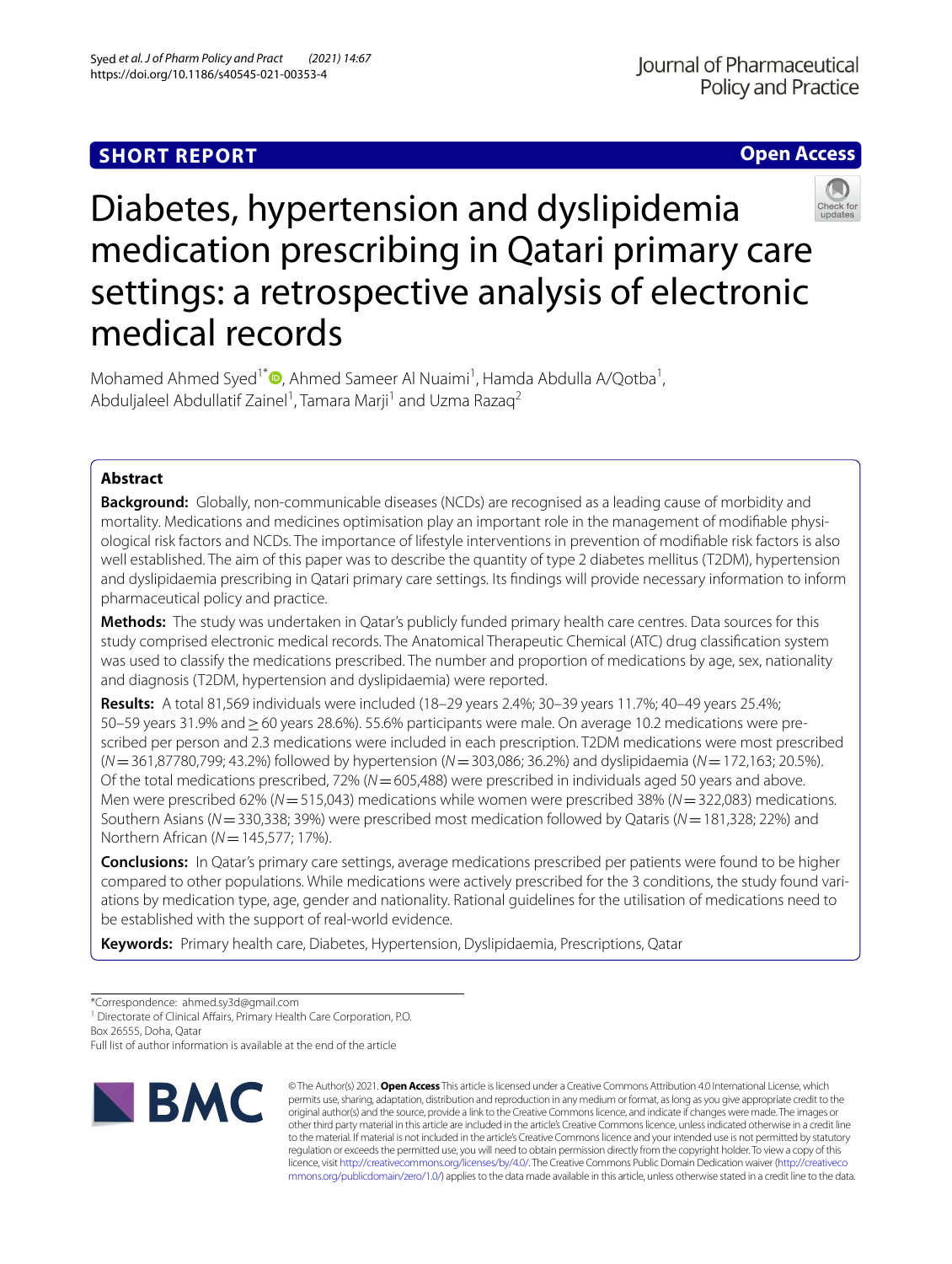### **Background**

Globally, non-communicable diseases (NCDs) are recognised as a leading cause of morbidity and mortality. The burden of NCDs continues to increase in most countries. Aging, demographic transition, lifestyle changes, globalisation and urbanisation are factors that contribute to the increased prevalence, severity and complexity of NCDs [[1\]](#page-5-0).

Medications play a crucial role in maintaining health, preventing illness, managing chronic conditions [\[2](#page-5-1)]. However, there is a growing body of evidence suggesting a need to improve medicines use [[2\]](#page-5-1). It is estimated that only 4%–21% of patients in primary care receive optimum beneft from their medicines [[3\]](#page-5-2). 'Medicines optimisation' can be described as a system of processes and behaviours that determine how medicines are used in a health system for the safe and efective use of medicines to enable the best possible outcomes  $[4]$  $[4]$ . The goal of medicines optimisation is to help patients to improve their outcomes, take their medicines correctly, avoid taking unnecessary medicines, reduce wastage of medicines and improve medicines safety [\[5](#page-5-4)].

In Qatar, as in other countries, NCDs are a concern. A recent study reported 16.2% of the population in publicly funded primary care settings were diagnosed with one or more NCDs [[6\]](#page-5-5).

Modifable physiological risk factors for NCDs were also reported to be high—insulin resistance (60.3%), hypertension (53.5%) and dyslipidaemia (48.5%) [[7\]](#page-5-6). Differences in prevalence by age, sex and nationality were reported  $[6, 7]$  $[6, 7]$  $[6, 7]$  $[6, 7]$ . The importance of lifestyle interventions in prevention of modifable risk factors is well established [\[8](#page-6-0)[–10\]](#page-6-1). Medications play an important role in the management of modifable physiological risk factors and NCDs. Therefore, it is essential to optimise medications and encourage lifestyle interventions to improve health outcomes tailored to the population. This study aims is to describe the volume of type 2 diabetes mellitus (T2DM), hypertension and dyslipidaemia medications by age, sex and nationality in Qatari primary care settings. The study's fndings provide necessary information to inform pharmaceutical policy and practice.

### **Methods**

### **Patient and public involvement**

Patients or the public were not involved in the design of the study.

### **Study setting**

Qatar is a sovereign and independent state in the Middle East with a modern publicly funded healthcare system for Qataris and expatriates. This includes a universal primary care delivered by the Primary Health Care Corporation (PHCC), the largest primary care provider in the country. As of June 2020, a total of 1,461,759 individuals (approximately 70% of the country's population) were registered across 27 PHCC health centres. Of these, 421, 283 individuals aged $\geq$ 18 visited a health centre at least once between 1st January 2017 and 31st December 2017. All care is free of charge except medications which are heavily subsidised by the government.

### **Study population and data collection**

Data source for this study comprised PHCC electronic medical records (EMR). The required data were extracted from the PHCC's EMR. PHCC has a single EMR system across all PHCC health centres. The study population included individuals meeting all of the following criteria (1) aged  $\geq$  18 (2); visited a health centre between 1st January 2017 and 31st December 2017; (3) had a diagnosis of T2DM, hypertension and/or dyslipidaemia and (4) were prescribed one or more medication for a diagnosis of T2DM, hypertension or dyslipidaemia.

### **Defnitions and data analysis**

For the purposes of this study, a 'clinical encounter' was defned as a clinical interaction between a patient and PHCC physician resulting in a prescription of a medication for one or more of the three diagnosis targeted in the study. Medications were defned as 'any chemical classifed as a pharmaceutical compound under the Anatomical Therapeutic Chemical (ATC) classification and prescribed (as unique or refll prescriptions) to a patient for any one of the three diagnosis in a clinical encounter' while prescription were defned as 'one or more medications prescribed for a specifc diagnosis in a clinical encounter'. A clinical encounter may have had 1, 2 or 3 prescriptions.

Variables for age, sex, nationality, diagnosis and medication prescribed for diagnosis were extracted from PHCC's EMR in an anonymised manner by the health information management department which oversees data recorded in the EMR. 'Statistical Package for the Social Sciences' statistical software package was used to analyse data collected. To analyse the population characteristics (age, sex and nationality; see online Table A in Additional fle [1\)](#page-5-7) and medications prescribed for three diagnoses—hypertension, T2DM and dyslipidaemia-basic descriptive statistics were used. The ATC drug classifcation system was used to classify the medications prescribed. In the ATC drug classifcation system, the medications are divided into diferent groups according to the organ or system on which they act and their therapeutic, pharmacological and chemical properties [\[11](#page-6-2)]. For the purposes of this study, ATC level 4 (code indicating the chemical/therapeutic/pharmacological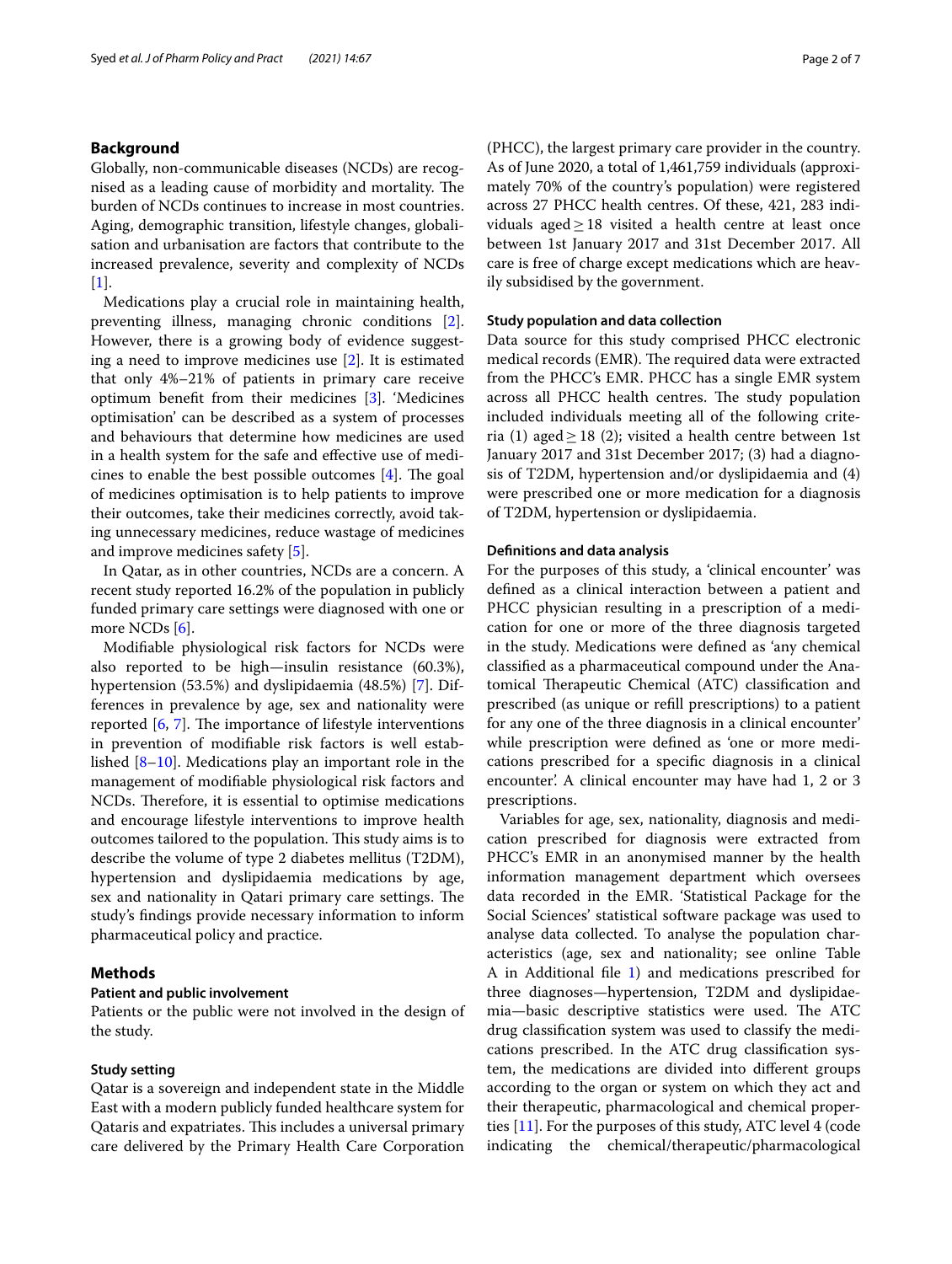subgroup and consisting of one letter) was counted as one medication.

To ensure the accuracy of the data, a two-stage validation process was undertaken. The codes used to extract data from the EMR were developed by a health information management specialist and reviewed by another specialist to ensure its accuracy in extracting the required dataset. A total of 201 unique medications (by generic name) were included in the dataset. They were categorised into the ATC classifcation independently by two consultants. Any discrepancies in selection were resolved through discussions at a consensus meeting.

### **Ethical approval**

The data for the study were collected in an anonymised manner. None of the subjects' personal information was available to the research team. Overall, the study was conducted with integrity according to generally accepted ethical principles and was reviewed and approved under the exempt review category by the PHCC's Research-Subcommittee (PHCC/RS/18/02/003).

### **Results**

### **Population characteristics**

The study included a total 81,569 individuals who were diagnosed with one or more of the following—T2DM, hypertension and dyslipidaemia (see Table [1\)](#page-2-0). Majority by

<span id="page-2-0"></span>

| Table 1 Population characteristics |  |
|------------------------------------|--|
|------------------------------------|--|

|                                | N      | $\frac{0}{0}$<br>(total<br>$N = 81,569$ |
|--------------------------------|--------|-----------------------------------------|
| Age (years)                    |        |                                         |
| $18 - 29$                      | 1939   | 2.4                                     |
| $30 - 39$                      | 9523   | 11.7                                    |
| $40 - 49$                      | 20,757 | 25.4                                    |
| $50 - 59$                      | 26,031 | 31.9                                    |
| $\geq 60$                      | 23,319 | 28.6                                    |
| Sex                            |        |                                         |
| Female                         | 36,180 | 44.4                                    |
| Male                           | 45,389 | 55.6                                    |
| <b>Nationality</b>             |        |                                         |
| Qatar                          | 22,003 | 27.0                                    |
| Northern Africa                | 13,404 | 16.4                                    |
| Sub-Saharan Africa             | 947    | 1.2                                     |
| Northern America               | 486    | 0.6                                     |
| South-eastern Asia             | 5638   | 6.9                                     |
| Southern Asia                  | 27,783 | 34.1                                    |
| Western Asia (excluding Qatar) | 10,704 | 13.1                                    |
| All others                     | 603    | 0.7                                     |

nationality were Southern Asian or Qatari (*N*=49,786; 61%) and by age over 40 years (*N*=70,107; 85.9%).

### **Overall medications prescribed**

A total of 837,126 medications were prescribed using 359,079 prescriptions for 81,569 individuals (see Table [2](#page-2-1)). T2DM medications were most prescribed (*N*=361,877; 43.2%) followed by hypertension (*N*=303,086; 36.2%) and dyslipidaemia  $(N=172,163; 20.5\%)$ . The most commonly prescribed medications were HMG-CoA reductase inhibitors [C10AA]- (also known as statins) (*N*=169,301; 20.2%), biguanides [A10BA]- (*N*=115,690; 13.8%), sulfonamides [A10BB]- (urea derivatives) (*N*=88,935; 10.6%) and angiotensin-converting enzyme inhibitors [C09AA]- (plain) (*N*=69,409; 8.3%) accounting for 52.9% (*N*=443,335) of all medications prescribed (see Table [3\)](#page-3-0).

On average 10.2 medications were prescribed per person during the study period (3.7 hypertension medications per person; 4.3 T2DM medications; 2.1 dyslipidaemia medications per person) and 2.3 medications were included in each prescription (0.8 hypertension medication per prescription; 1 T2DM medication per prescription; 0.5 hypertension medication per prescription).

### **Medications prescribed by age**

Of the total medications (*N*=837,126) prescribed, 72% (*N*=605,488) were prescribed in individuals aged 50 years and above. In 18–29 year olds, 72% (*N*=4,664) medications prescribed were for T2DM. Majority of individuals aged 30 years and above were prescribed T2DM medications (39.9%–53.5%) followed by hypertension (31.3.4%–39.4.1%) and dyslipidaemia medications (16.3%–21.7%) (see Table [4](#page-3-1)). Biguanides (29.7%) followed by insulins and analogues for injection (long-acting) (12.4%) and insulins and analogues for injection (fastacting) (11.8%) were most prescribed medications in 18–29 year olds. In 30–39 year olds, biguanides (20.2%) followed by statins (16%) and sulfonamides (urea derivatives) (10.8%) were most prescribed. Statins (20%–21.3%) followed by biguanides (11.8%–15.5%) and sulfonamides

<span id="page-2-1"></span>

|  | Table 2 Prescriptions by diagnosis |  |  |  |
|--|------------------------------------|--|--|--|
|--|------------------------------------|--|--|--|

| <b>Diagnosis</b>  | <b>Prescriptions</b><br>N(% |
|-------------------|-----------------------------|
| Hypertension      | 145,546 (40.5)              |
| T <sub>2</sub> DM | 136,569 (38.0)              |
| Dyslipidaemia     | 76,964 (21.4)               |
| Total             | 359,079                     |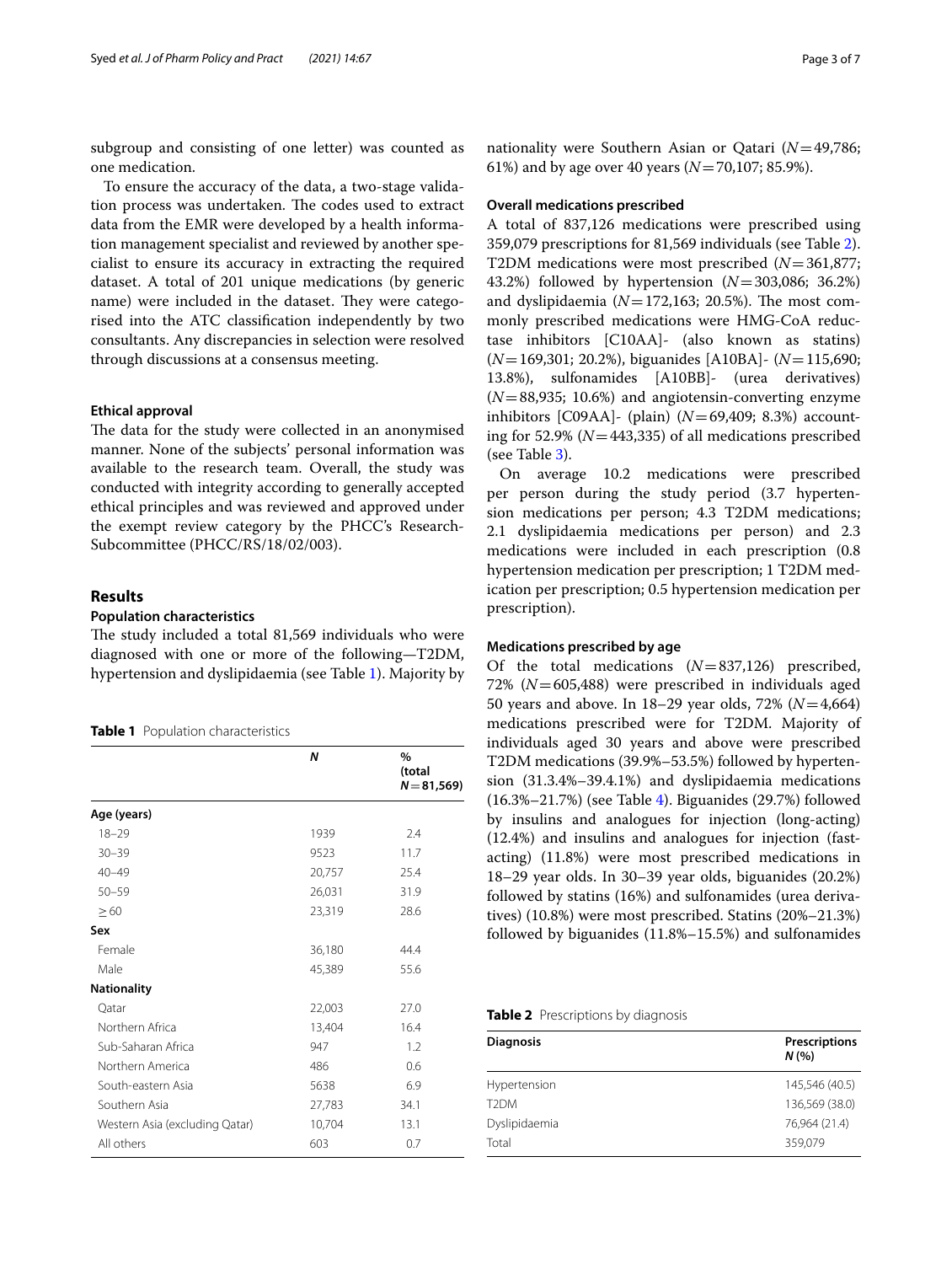### <span id="page-3-0"></span>**Table 3** Overall medications prescribed

| <b>Diagnosis</b>  | Medication                                                                             | <b>ATC</b> code | N       | %    |
|-------------------|----------------------------------------------------------------------------------------|-----------------|---------|------|
| Hypertension      | Angiotensin-converting enzyme inhibitors, plain                                        | $[CO9AA]$ -     | 69,409  | 8.3  |
|                   | Dihydropyridine derivatives                                                            | $[CO8CA]$ -     | 55,356  | 6.6  |
|                   | Angiotensin II antagonists, plain                                                      | $[CO9CA]$ -     | 40,709  | 4.9  |
|                   | Beta blocking agents, plain, selective                                                 | $[CO7AB]$ -     | 31,336  | 3.7  |
|                   | Angiotensin-converting enzyme inhibitors and diuretics                                 | [C09BA]-        | 24,463  | 2.9  |
|                   | Angiotensin II antagonists and diuretics                                               | [C09DA]-        | 21,569  | 2.6  |
|                   | Angiotensin-converting enzyme inhibitors and calcium channel<br>blockers               | [C09BB]-        | 15,887  | 1.9  |
|                   | Sulfonamides, plain (low ceiling diuretics)                                            | $[CO3BA]$ -     | 15,143  | 1.8  |
|                   | Angiotensin II antagonists and calcium channel blockers                                | [C09DB]-        | 14,710  | 1.8  |
|                   | Sulfonamides, plain (high ceiling diuretics)                                           | $[CO3CA]$ -     | 3779    | 0.4  |
|                   | Alpha and beta blocking agents                                                         | $[CO7AG]$ -     | 3178    | 0.4  |
|                   | Beta blocking agents, selective, and thiazides                                         | [C07BB]-        | 2308    | 0.3  |
|                   | Thiazides, plain                                                                       | $[CO3AA]$ -     | 2038    | 0.2  |
|                   | Beta blocking agents, plain, non-selective                                             | $[CO7AA]$ -     | 1654    | 0.2  |
|                   | Clonidine and analogues                                                                | [C02AC          | 849     | 0.1  |
|                   | Methyldopa                                                                             | $[CO2AB]$ -     | 698     | 0.1  |
|                   | Total                                                                                  |                 | 303,086 | 36.2 |
| T <sub>2</sub> DM | Biguanides                                                                             | [A10BA]-        | 115,690 | 13.8 |
|                   | Sulfonamides, urea derivatives                                                         | [A10BB]-        | 88,935  | 10.6 |
|                   | Combinations of oral blood glucose lowering drugs                                      | [A10BD]-        | 62,340  | 7.4  |
|                   | Insulins and analogues for injection, long-acting                                      | [A10AE]-        | 28,457  | 3.4  |
|                   | Dipeptidyl peptidase 4 (dpp-4) inhibitors                                              | $[A10BH]$ -     | 25,246  | 3.0  |
|                   | Insulins and analogues for injection, intermediate-acting combined<br>with fast-acting | [A10AD]-        | 13,686  | 1.6  |
|                   | Insulins and analogues for injection, fast-acting                                      | $[A10AB]$ -     | 11,594  | 1.4  |
|                   | Thiazolidinediones                                                                     | <b>TA10BG</b>   | 11,405  | 1.4  |
|                   | Insulins and analogues for injection, intermediate-acting                              | [A10AC]-        | 2688    | 0.3  |
|                   | Other oral blood glucose lowering drugs                                                | $[A10BX]$ -     | 1095    | 0.1  |
|                   | Glucagon-like peptide-1 (GLP-1) analogues                                              | $[A10B$ J]-     | 433     | 0.1  |
|                   | Alpha glucosidase inhibitors                                                           | [A10BF]-        | 308     | 0.0  |
|                   | Total                                                                                  |                 | 361,877 | 43.2 |
| Dyslipidaemia     | HMG-CoA reductase inhibitors                                                           | $[C10AA]$ -     | 169,301 | 20.2 |
|                   | Other lipid modifying agents                                                           | $[C10AX]$ -     | 2679    | 0.3  |
|                   | Fibrates                                                                               | $[C10AB]$ -     | 183     | 0.0  |
|                   | Total                                                                                  |                 | 172,163 | 20.5 |
| Grand total       |                                                                                        |                 | 837,126 |      |

# <span id="page-3-1"></span>**Table 4** Medications prescribed by age

| <b>Diagnosis</b>  | $18 - 29$ |      | $30 - 39$ |      | $40 - 49$ |      | $50 - 59$ |      | >60     |      |
|-------------------|-----------|------|-----------|------|-----------|------|-----------|------|---------|------|
|                   | (M)       | (%)  | (N)       | (%)  | (N)       | (%)  | (N)       | (%)  | (N)     | (%)  |
| Hypertension      | 1291      | 20   | 16.505    | 31.3 | 59.403    | 34.5 | 103.941   | 35.1 | 121.946 | 39.4 |
| T <sub>2</sub> DM | 4664      | 72.1 | 27,687    | 52.5 | 77,989    | 45.2 | 128,017   | 43.2 | 123,520 | 39.9 |
| Dyslipidaemia     | 515       | 8    | 8586      | 16.3 | 34,998    | 20.3 | 64,112    | 21.7 | 63,952  | 20.7 |
| Total             | 6470      |      | 52,778    |      | 172,390   |      | 296,070   |      | 309,418 |      |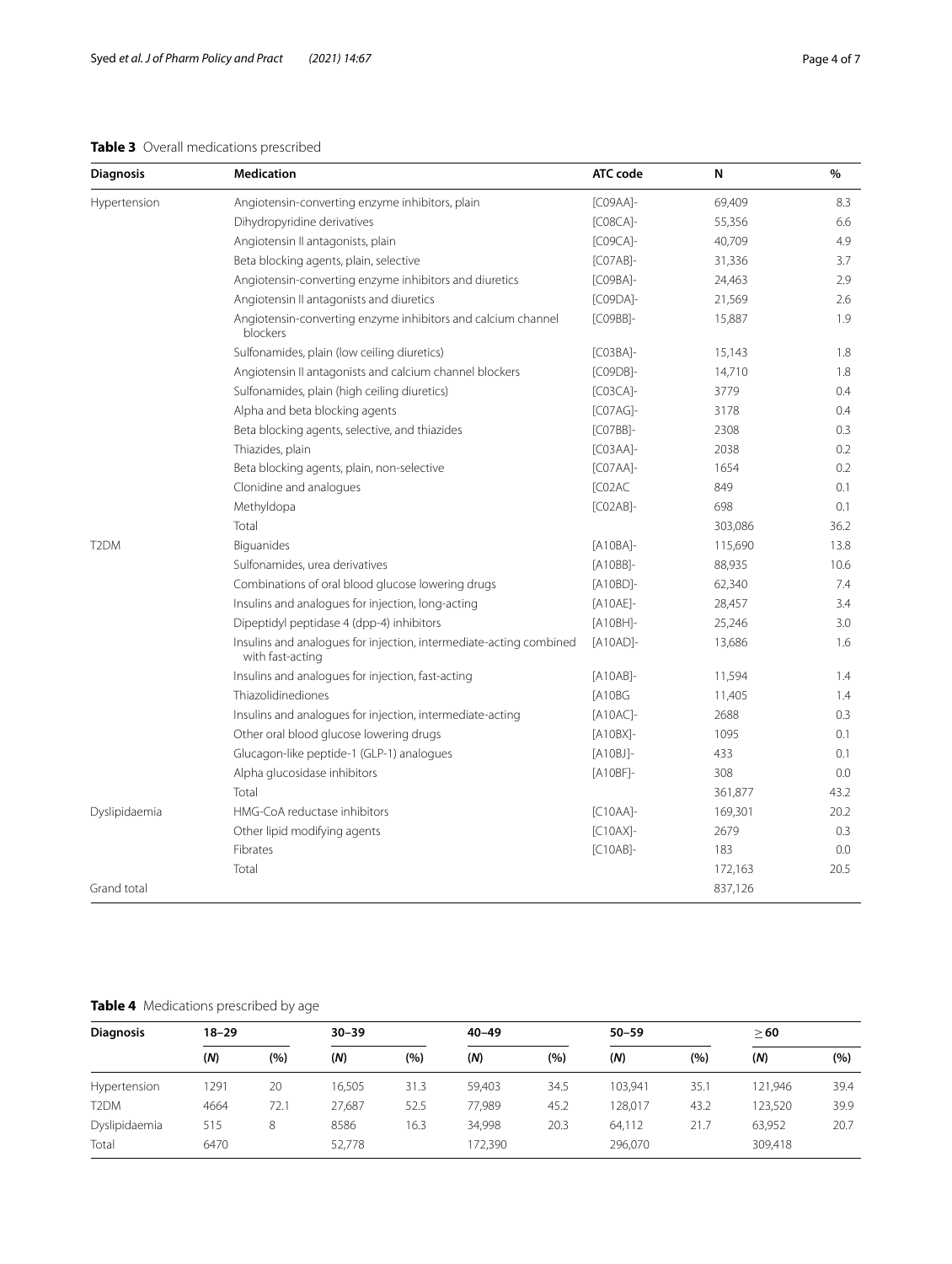(urea derivatives) (9.8%–11.6%) were most commonly prescribed in individuals aged 40 and above (see online Table B in Additional fle [1](#page-5-7)).

### **Medications prescribed by sex**

Men were prescribed 62% (*N*=515,043) medications while women were prescribed 38% (*N*=322,083) medications (see Table [5\)](#page-4-0). T2DM medications were most commonly prescribed for both men and women (*N*=229,596; 44.6% and *N*=132,281; 41.1%, respectively) followed by hypertension (*N*=178,544; 34.7% and *N*=124,542; 38.7%, respectively) and dyslipidaemia (*N*=106,903; 20.8% and  $N=65,260; 20.3%$ , respectively) medications (see online Table C in Additional fle [1](#page-5-7)).

### **Medications prescribed by nationality**

Southern Asians (*N*=330,338; 39%) were prescribed most medication followed by Qataris (*N*=181,328; 22%) and Northern African  $(N=145,577; 17%)$  (see Table [6](#page-4-1)). The most commonly prescribed medication amongst South-eastern Asians (*N*=25,335; 59.2%), Northern Americans (*N*=1,921; 39.8%) and Western Asians  $(N=45,342; 38%)$  was for hypertension. The most commonly prescribed medication amongst Southern Asians (*N*=153,621; 46.5%), Qataris (*N*=81,933; 45.2%), Northern Africans ( $N=63,357$ ; 43.5%) and sub-Saharan Africans (*N*=3,548; 42.8%) was for T2DM (see online Table D in Additional file [1](#page-5-7)).

### <span id="page-4-0"></span>**Table 5** Medications by sex

|                   | Female  |               | Male    |      |
|-------------------|---------|---------------|---------|------|
|                   | Ν       | $\frac{0}{0}$ | Ν       | $\%$ |
| Hypertension      | 124,542 | 38.7          | 178.544 | 34.7 |
| T <sub>2</sub> DM | 132,281 | 41.1          | 229,596 | 44.6 |
| Dyslipidaemia     | 65.260  | 20.3          | 106.903 | 20.8 |
| Total             | 322,083 |               | 515,043 |      |

### <span id="page-4-1"></span>**Table 6** Medications by nationality categories

# **Discussion**

### **Summary**

The study found a total of 837,126 medications were prescribed using 359,079 prescriptions for 81,569 individuals, an average of 10.2 medications per patient. This is higher in comparison to a Swedish study which reported an average of 2.3 medications per person in chronic disease patients aged 25–70 years [\[12](#page-6-3)] and a Saudi Arabian study which reported an average of 6.4 medications per person in chronic disease patients aged 65–70 years [\[13](#page-6-4)]. This study, to the authors' knowledge, is the first such comprehensive study in the Middle East. It adds valuable insight on prescribing patterns in primary settings for T2DM, hypertension and dyslipidaemia which have an increasing burden in Qatar and also in the Middle East [[14\]](#page-6-5). Its findings will help optimise prescribing and medicines management in patients with one or more of the diagnosis.

### **Strengths and limitations**

The study's strength includes a large sample and reliable data extracted from an EMR system. This facilitates development of strategies related to medicines and provide a baseline for future research.

The limitations of the study include the following: a cross-sectional study design which provides a snapshot in time. Furthermore, the study only included patients who were 18 years and above and those who attended a PHCC health centre in 2017. Therefore, the findings of the study cannot be considered comprehensive and nationally representative.

### **Comparison with existing literature**

The study found T2DM medications were most prescribed (43.2%) followed by hypertension (36.2%) and dyslipidaemia (20.5%). In terms of individual medication, statins were most commonly prescribed medications (20.2%). However, a recent study reported a gap between guidelines and practice in the management of dyslipidaemia in the Middle East [[15](#page-6-6)]. Ensuring that individuals

|                   | Oatar   |      |         |      | <b>Northern</b><br>Africa |      | Sub-<br>Saharan<br>Africa |      | <b>Northern</b><br>America |      | South-<br>eastern Asia |      | Southern Asia |      | Western Asia<br>(excluding<br>Qatar) |      | All others |  |
|-------------------|---------|------|---------|------|---------------------------|------|---------------------------|------|----------------------------|------|------------------------|------|---------------|------|--------------------------------------|------|------------|--|
|                   | N       | $\%$ | N       | $\%$ | N                         | $\%$ | N                         | $\%$ | N                          | %    | N                      | %    | N             | $\%$ | N                                    | $\%$ |            |  |
| Hypertension      | 61.210  | 33.8 | 52,468  | 36   | 3378                      | 40.8 | 1921                      | 39.8 | 25,335                     | 59.2 | 111,389                | 33.7 | 45.342        | 38   | 2043                                 | 42.8 |            |  |
| T <sub>2</sub> DM | 81.933  | 45.2 | 63,357  | 43.5 | 3548                      | 42.8 | 1577                      | 32.7 | 9607                       | 22.4 | 153,621                | 46.5 | 46,921        | 39.4 | 1312                                 | 27.5 |            |  |
| Dyslipidaemia     | 38.185  | 21.1 | 29.752  | 20.4 | 1358                      | 16.4 | 1325                      | 27.5 | 7888                       | 18.4 | 65.328                 | 19.8 | 26.914        | 22.6 | 1413                                 | 29.6 |            |  |
| Total             | 181.328 |      | 145.577 |      | 8284                      |      | 4823                      |      | 42,830                     |      | 330.338                |      | 119.177       |      | 4768                                 |      |            |  |

*Refer to additional fle for nationality classifcation*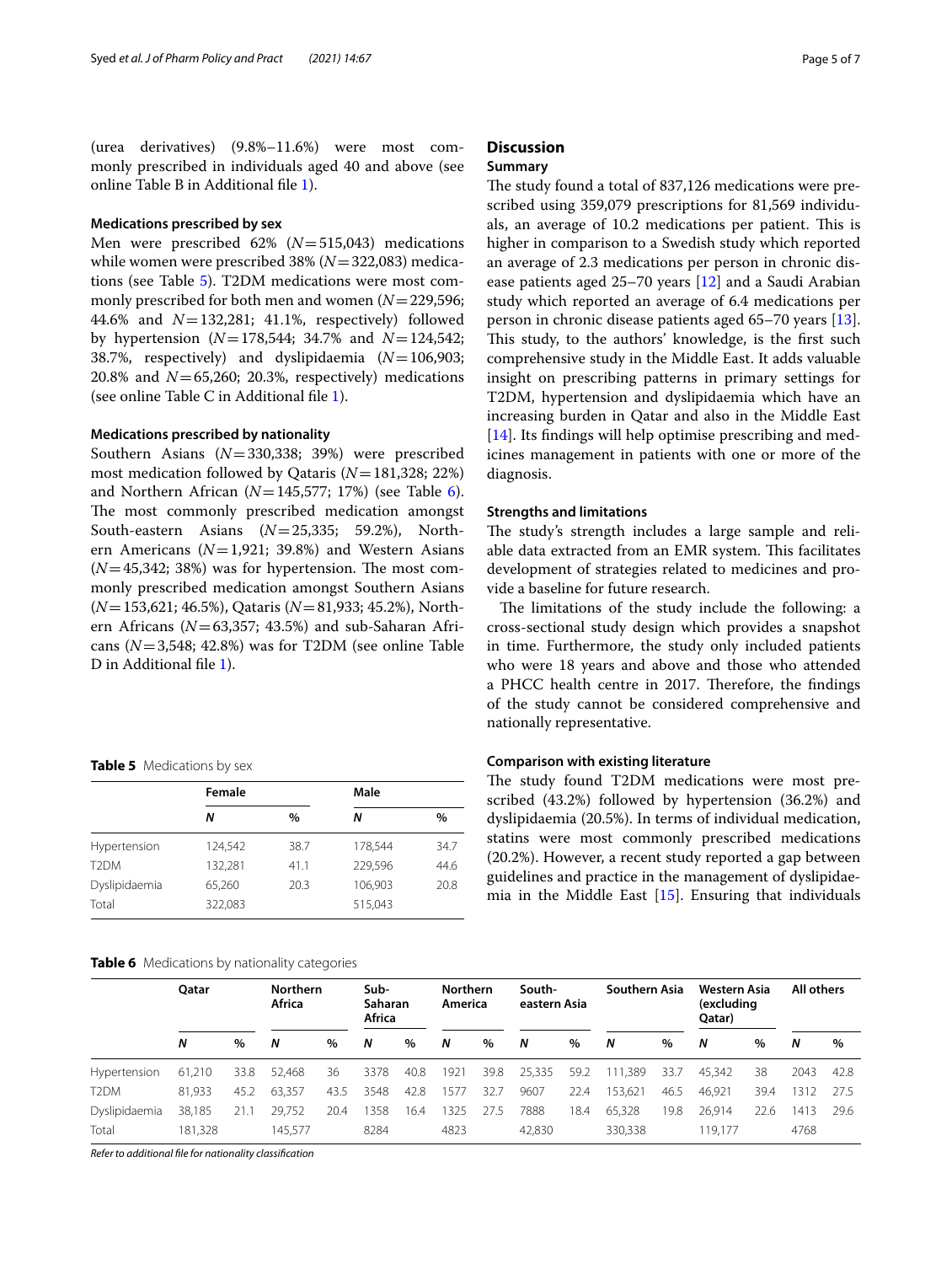diagnosed with dyslipidaemia are prescribed medications in accordance to issued guidelines is essential. [[7\]](#page-5-6). Similarly, medications for hypertension and insulin resistance should also be in line with issued guidelines as prevalence of hypertension was reported to be higher than dyslipidaemia—53% and 60.3% [\[7\]](#page-5-6). A review by Al-Maatouq et al. found metformin, a biguanide, to be used less frequently to initiate antidiabetic therapy in the Middle East than in other countries [[16\]](#page-6-7).

Seventy-two percent of medications prescribed were in individuals aged 50 and above in this study. Men were prescribed more medications than women (62% and 38%, respectively). In a Flemish-Belgian study, 54.8% of individuals aged 50 and above were prescribed medications. Men and women were prescribed almost similar amounts of medications (56.8% and 52.9%, respectively) [[17\]](#page-6-8). Figures from this study show more medications were prescribed in individuals aged 50 years and above. Furthermore, men are prescribed more medication than women. This may be due to the fact that men have higher prevalence of non-communicable diseases compared to women in Qatar [[6\]](#page-5-5).

Southern Asians, Qataris and Northern African were prescribed most medications (39%, 22% and 17%). These nationalities were the largest nationality groups in the study and the same nationality groups were found to have the highest prevalence of metabolic syndrome [[7\]](#page-5-6) and non-communicable diseases in the population  $[6]$  $[6]$ . This is a possible explanation for the prescribing pattern seen in these nationality groups.

### **Conclusions**

In Qatar's primary care settings, average medications prescribed per patients were found to higher compared to other populations. While medications are actively prescribed for the 3 conditions, study found variations by medication type, age, gender and nationality. Rational guidelines for the utilisation of medications need to be established with the support of real-world evidence.

#### **Abbreviations**

NCDs: Non-communicable diseases; T2DM: Type 2 diabetes mellitus; ATC: Anatomical Therapeutic Chemical; EMR: Electronic medical records; PHCC: Primary Health Care Corporation; WHOCC: World Health Organization Collaborating Centre for Drug Statistics.

### **Supplementary Information**

The online version contains supplementary material available at [https://doi.](https://doi.org/10.1186/s40545-021-00353-4) [org/10.1186/s40545-021-00353-4](https://doi.org/10.1186/s40545-021-00353-4).

<span id="page-5-7"></span>**Additional fle 1.** Additional tables.

### **Acknowledgements**

The authors would like to thank Ms. Hanan Khudadad for assistance with using a reference management software for the manuscript.

#### **Authors' contributions**

MAS and ASAN contributed to the design of the study. ASAN undertook data extraction and analysis. MAS and UR prepared the frst draft of the manuscript. ASAN, HAQ. AAZ, TM and UR reviewed, edited and approved the fnal version of the manuscript. MAS designed the study. ASAN undertook data extraction and analysis. MAS drafted the manuscript. All authors read and approved the final manuscript.

#### **Funding**

Not applicable.

#### **Availability of data and materials**

The datasets used and/or analysed during the current study available from the corresponding author on reasonable request.

### **Declarations**

#### **Ethics approval and consent to participate**

Overall, the study was conducted with integrity according to generally accepted ethical principles and was reviewed and approved under the exempt review category by the PHCC's Research-Subcommittee (PHCC/ RS/18/02/003).

### **Consent for publication**

Not applicable.

#### **Competing interests**

The authors declare that they have no competing interests.

#### **Author details**

<sup>1</sup> Directorate of Clinical Affairs, Primary Health Care Corporation, P.O. Box 26555, Doha, Qatar. <sup>2</sup> Directorate of Clinical Operations, Primary Health Care Corporation, P.O. Box 26555, Doha, Qatar.

Received: 2 May 2021 Accepted: 29 July 2021 Published online: 11 August 2021

#### **References**

- <span id="page-5-0"></span>Widyahening IS. The role of primary health care in the prevention of noncommunicable diseases. Rev Prim Care Prac and Educ. 2019;2(1):5–7.
- <span id="page-5-1"></span>2. Royal Pharmaceutical Society. Medicines Optimisation:Helping patients to make the most of medicines Available from [https://www.rpharms.](https://www.rpharms.com/Portals/0/RPS%20document%20library/Open%20access/Policy/helping-patients-make-the-most-of-their-medicines.pdf) [com/Portals/0/RPS%20document%20library/Open%20access/Policy/](https://www.rpharms.com/Portals/0/RPS%20document%20library/Open%20access/Policy/helping-patients-make-the-most-of-their-medicines.pdf) [helping-patients-make-the-most-of-their-medicines.pdf](https://www.rpharms.com/Portals/0/RPS%20document%20library/Open%20access/Policy/helping-patients-make-the-most-of-their-medicines.pdf). Accessed 06 June 2021.
- <span id="page-5-2"></span>3. Garfeld S, Barber N, Walley P, et al. Quality of medication use in primary care—mapping the problem, working to a solution: a systematic review of the literature. BMC Med. 2009;7:50. [https://doi.org/10.1186/](https://doi.org/10.1186/1741-7015-7-50) [1741-7015-7-50.](https://doi.org/10.1186/1741-7015-7-50)
- <span id="page-5-3"></span>4. National Institute for Health and Care Excellence. Medicines optimisation: the safe and efective use of medicines to enable the best possible outcomes. NICE guidelines [NG5], 2015.
- <span id="page-5-4"></span>5. NHS England. Medicines optimisation. Available from [https://www.engla](https://www.england.nhs.uk/medicines-2/medicines-optimisation/) [nd.nhs.uk/medicines-2/medicines-optimisation/.](https://www.england.nhs.uk/medicines-2/medicines-optimisation/) Accessed 06 June 2021.
- <span id="page-5-5"></span>**.** 6. Syed MA, Alnuaimi AS, Zainel AJ, et al. Prevalence of non-communicable diseases by age, gender and nationality in publicly funded primary care settings in Qatar. BMJ Nutr Prev Health. 2019. [https://doi.org/10.1136/](https://doi.org/10.1136/bmjnph-2018-000014) [bmjnph-2018-000014.](https://doi.org/10.1136/bmjnph-2018-000014)
- <span id="page-5-6"></span>7. Syed MA, Alnuaimi AS, Zainel AJ, et al. Prevalence of Metabolic Syndrome in Primary Health settings in Qatar: a cross sectional study. BMC Public Health. 2020;20:611. <https://doi.org/10.1186/s12889-020-08609-5>.